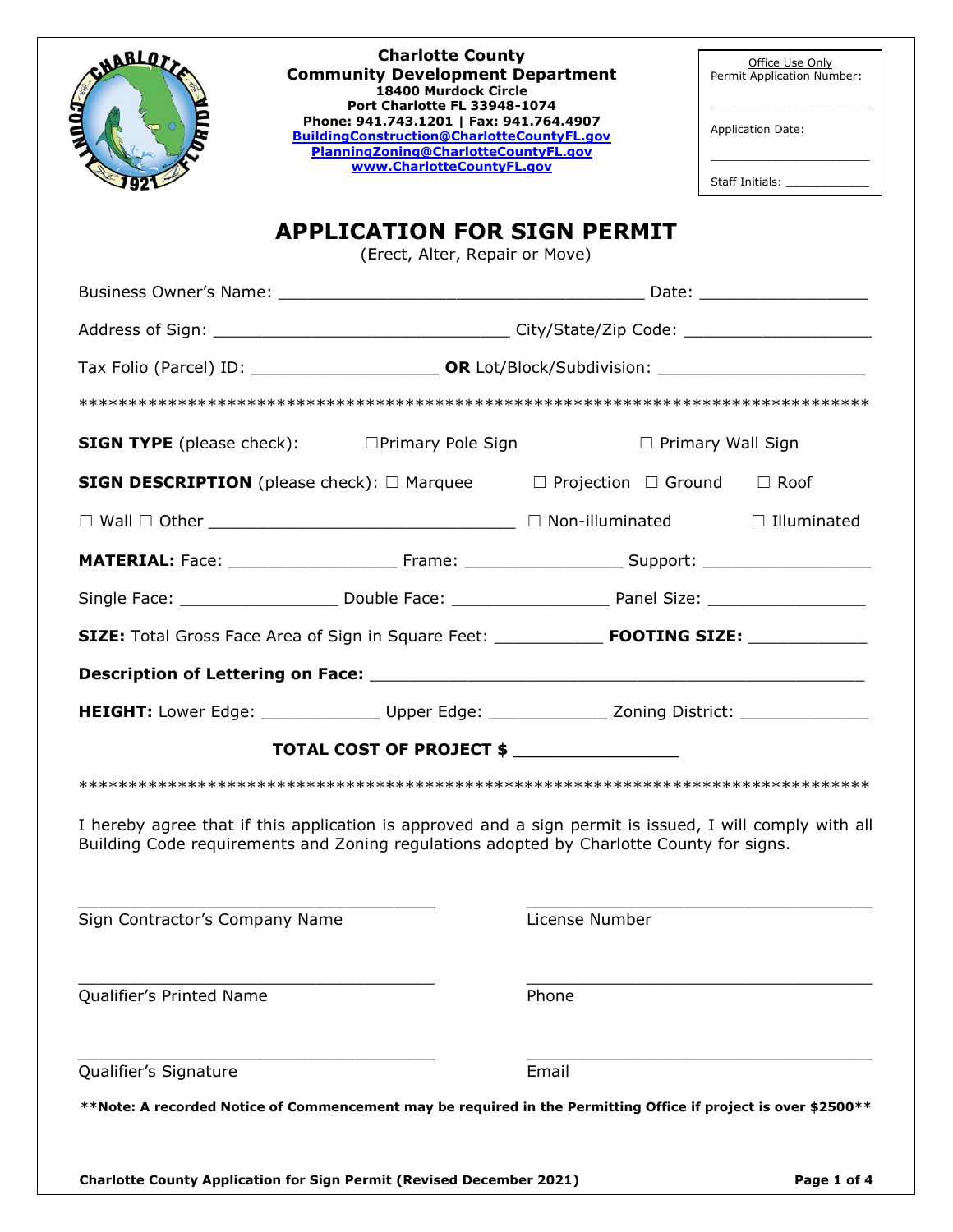| <b>Sketch of Sign</b>                                                                        | <b>Site Plan Sketch</b>                         |
|----------------------------------------------------------------------------------------------|-------------------------------------------------|
|                                                                                              |                                                 |
|                                                                                              |                                                 |
|                                                                                              |                                                 |
|                                                                                              |                                                 |
|                                                                                              |                                                 |
|                                                                                              |                                                 |
|                                                                                              |                                                 |
|                                                                                              |                                                 |
|                                                                                              |                                                 |
|                                                                                              |                                                 |
|                                                                                              |                                                 |
|                                                                                              |                                                 |
|                                                                                              |                                                 |
|                                                                                              |                                                 |
|                                                                                              |                                                 |
|                                                                                              |                                                 |
| <b>PROPERTY OWNER'S CONSENT</b>                                                              |                                                 |
|                                                                                              |                                                 |
| Printed Name of Property Owner                                                               | Address                                         |
| do hereby give _____                                                                         | permission for permitted work at this location. |
| Sign Contractor's Name                                                                       |                                                 |
| Property Owner's Address City/State/Zip Code                                                 | Property Owner's Phone                          |
| <b>PROPERTY OWNER &amp; NOTARY SIGNATURES</b>                                                |                                                 |
|                                                                                              |                                                 |
| Signature of Property Owner                                                                  |                                                 |
|                                                                                              |                                                 |
|                                                                                              |                                                 |
| The foregoing instrument was acknowledged before me, by means of $\Box$ physical presence or |                                                 |
| who is personally known to me or who has produced _______________________________ as         |                                                 |
| identification and who did/did not take an oath.                                             |                                                 |
|                                                                                              |                                                 |
|                                                                                              |                                                 |
| Signature of Notary Public                                                                   | Printed or Stamped Name of Notary Public        |
|                                                                                              |                                                 |
|                                                                                              |                                                 |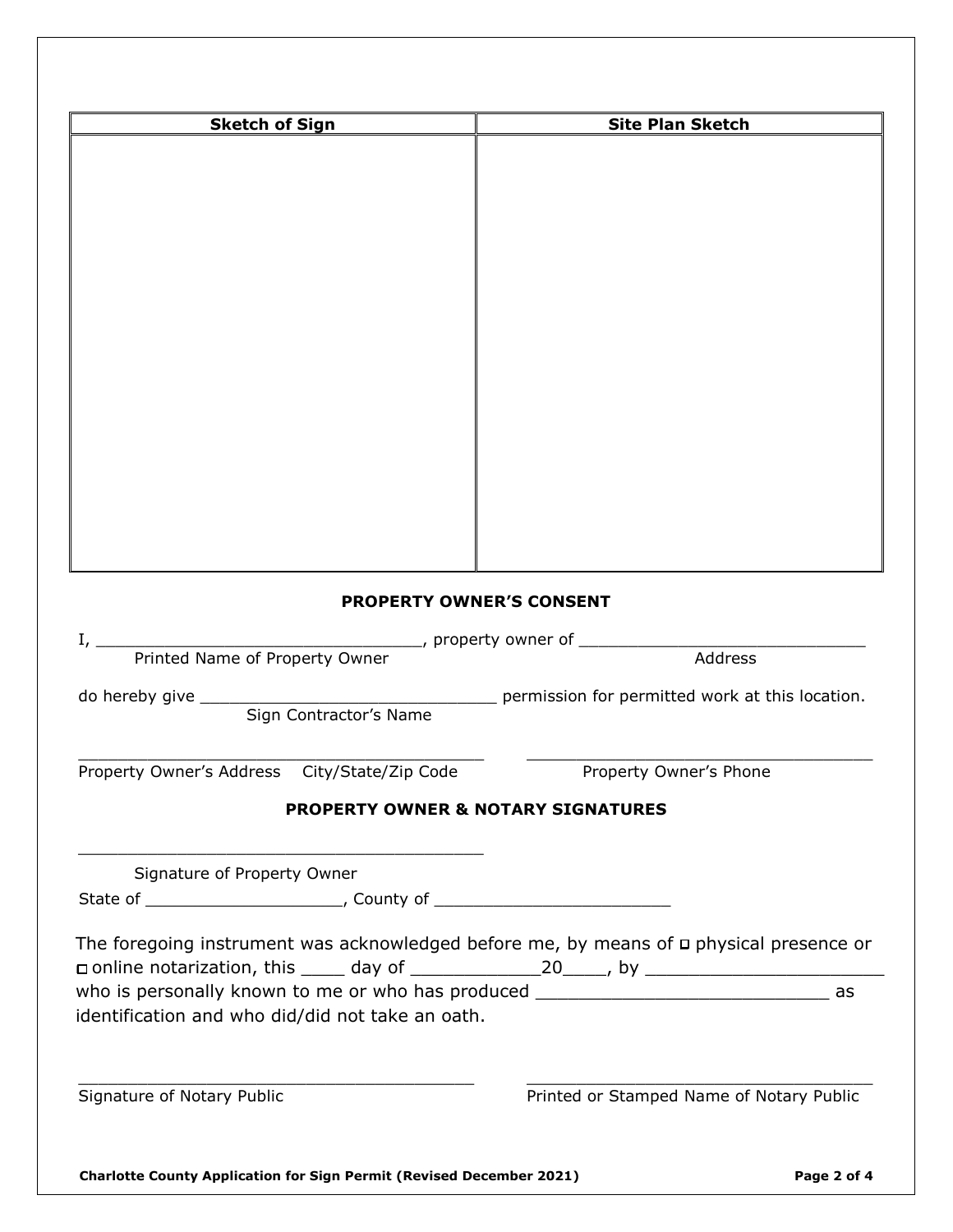|  | SIGNAGE ALLOTMENT CALCULATIONS |
|--|--------------------------------|
|  |                                |

## *Owner must provide the information below:*

|                                                                                                                                        | 3. EXISTING SIGNAGE. Please provide number, location and square footage of all existing signs<br>or advertising devices on the property (square footage = length $x$ width). |                             |                                                                                           |                                                                                                      |  |
|----------------------------------------------------------------------------------------------------------------------------------------|------------------------------------------------------------------------------------------------------------------------------------------------------------------------------|-----------------------------|-------------------------------------------------------------------------------------------|------------------------------------------------------------------------------------------------------|--|
|                                                                                                                                        |                                                                                                                                                                              |                             |                                                                                           |                                                                                                      |  |
|                                                                                                                                        |                                                                                                                                                                              |                             |                                                                                           |                                                                                                      |  |
|                                                                                                                                        |                                                                                                                                                                              |                             |                                                                                           |                                                                                                      |  |
|                                                                                                                                        |                                                                                                                                                                              |                             |                                                                                           | d. Sq. ft. _______________________Type: ___________________Location ________________________________ |  |
| 4. PROPOSED SIGNAGE. Please provide the following information for all <b>proposed</b> signs or<br>advertising devices on the property. |                                                                                                                                                                              |                             |                                                                                           |                                                                                                      |  |
|                                                                                                                                        |                                                                                                                                                                              |                             |                                                                                           |                                                                                                      |  |
|                                                                                                                                        |                                                                                                                                                                              |                             |                                                                                           | b. Sq. ft. ________________________Type: ___________________Location _______________________________ |  |
|                                                                                                                                        |                                                                                                                                                                              |                             |                                                                                           |                                                                                                      |  |
|                                                                                                                                        |                                                                                                                                                                              |                             |                                                                                           |                                                                                                      |  |
| Please add additional signs on a blank sheet of paper.                                                                                 |                                                                                                                                                                              |                             |                                                                                           |                                                                                                      |  |
|                                                                                                                                        |                                                                                                                                                                              |                             |                                                                                           | Office Use Only:                                                                                     |  |
|                                                                                                                                        |                                                                                                                                                                              |                             |                                                                                           |                                                                                                      |  |
|                                                                                                                                        |                                                                                                                                                                              |                             |                                                                                           |                                                                                                      |  |
|                                                                                                                                        |                                                                                                                                                                              | Signage Allotment Leftover: | the control of the control of the control of the control of the control of the control of |                                                                                                      |  |